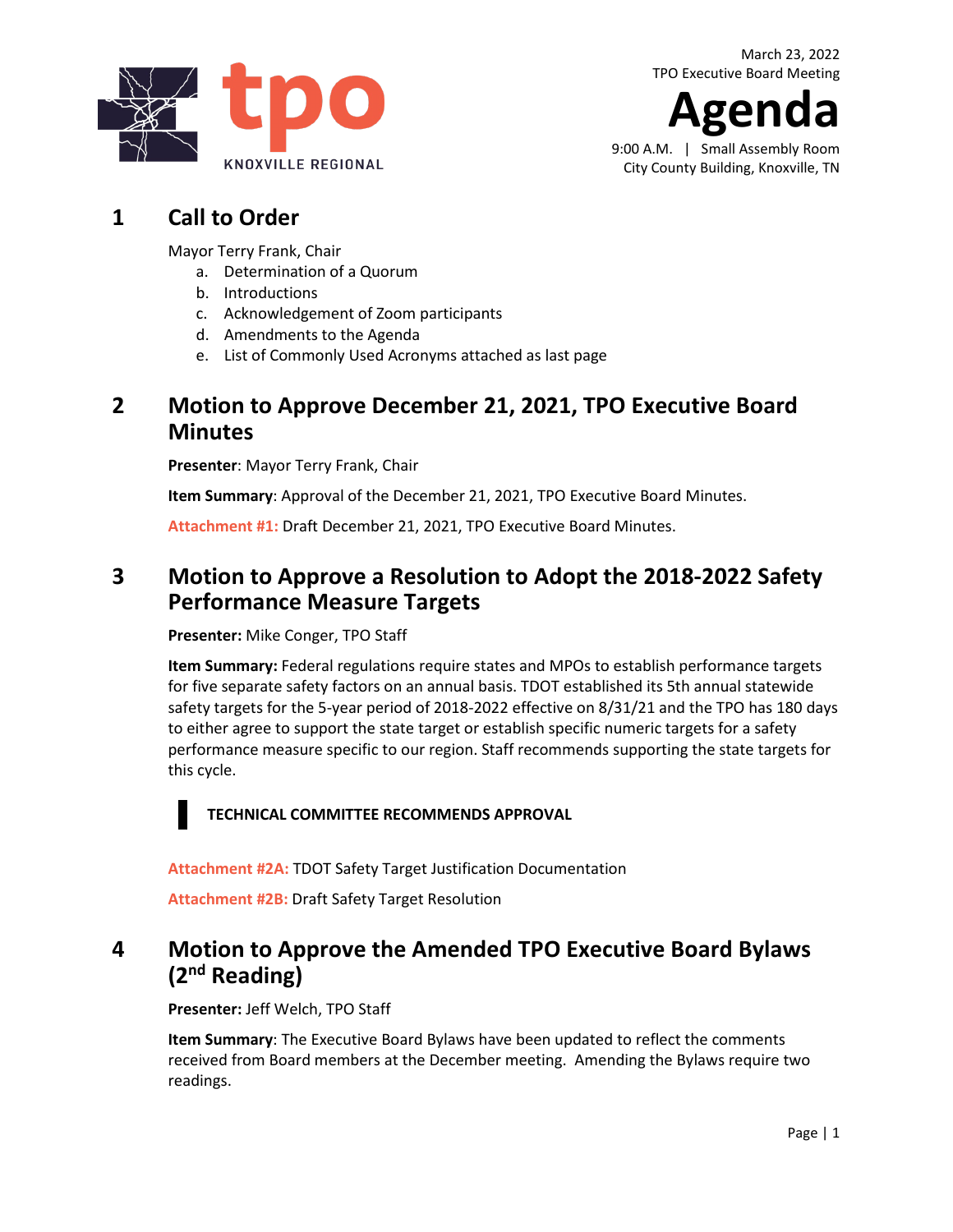#### **[Attachment #3:](https://knoxtpo.org/home/meetings/tech/agendas/2022/march/3.pdf)** Draft TPO Executive Board Bylaws

#### **5 Motion to Approve a Resolution Adopting Amendments to the FY 2020-2023 Transportation Improvement Program and Certifying that the Metropolitan Planning Process is Being Followed**

**Presenter:** Craig Luebke, TPO Staff

**Item Summary**: Locally requested amendments for two (2) air quality exempt projects.

**[Attachment #4A:](https://knoxtpo.org/home/meetings/exec/agendas/2022/march/4a.pdf)** Draft TIP Amendment Resolution

**[Attachment #4B:](https://knoxtpo.org/home/meetings/exec/agendas/2022/march/4b.pdf)** Draft Metropolitan Planning Process Self-Certification

**[Attachment #4C:](https://knoxtpo.org/home/meetings/exec/agendas/2022/march/4c.pdf)** Draft Amendment 20-2020-206 (Knoxville Area Transit (KAT) Electric Bus In-Route Charging Infrastructure) – Amend this exempt project to include additional Congestion Mitigation and Air Quality (CMAQ) funds in FY 2022. The project description is also revised to remove the reference to a specific number of charging units, as the number may vary based on pricing. This amendment adds \$2,000,000 (\$1,600,000 federal CMAQ/\$400,000 local) to the project and TIP. The total project cost is \$3,750,000.

**[Attachment #4D:](https://knoxtpo.org/home/meetings/tech/agendas/2022/march/4d.pdf)** Draft 20-2017-048 (Blount County Greenway Ph. 1) – Amend project to clarify the project description and limits, as well as update the project schedule and program construction funding for the initial construction phase. The project description and termini are corrected to reflect project termini extending from the Maryville City limits on US 321 at Helton Rd. to Melrose Station Rd., with a bicycle access link to Old Walland Highway on Melrose Station Rd. This does not represent a change in the project limits, as illustrated on the current project map reflecting the referenced termini. Additional details are revised to clarify intent to deliver construction in two phases and to reflect previously obligated funds. PE-D is revised from FY 2020 to FY 2021 to reflect obligated funds correctly. Phase 1 construction (Helton Rd. to the west entrance to Heritage Middle School) is programmed in FY 2022 at a cost of \$1,285,000 (\$950,000 state Multimodal Access Grant /\$335,000 local). A total of \$1,285,000 (\$950,000 state Multimodal Access Grant /\$335,000 local) is added to the programmed project cost (\$950,000 state MMAG/\$335,000 local) as well as the TIP. The total project cost is corrected to \$4,592,700 to reflect most current estimates for the completion of the described project limits, inclusive of a second construction phase completing the project from Heritage Middle School to Melrose Station Road and establishing a bicycle connection to Old Walland Highway.

#### **6 Motion to Approve a Resolution by the Executive Board of the Knoxville Regional Transportation Planning Organization Requesting TDOT to Evaluate Options to Address Traffic Congestion Along I-40/75 in Knox County**

**Presenter:** Jeff Welch, TPO Staff

**Item Summary:** This resolution was prepared at the request of Knox County Mayor Jacobs.

**[Attachment #5:](https://knoxtpo.org/home/meetings/exec/agendas/2022/march/5.pdf)** Draft Resolution